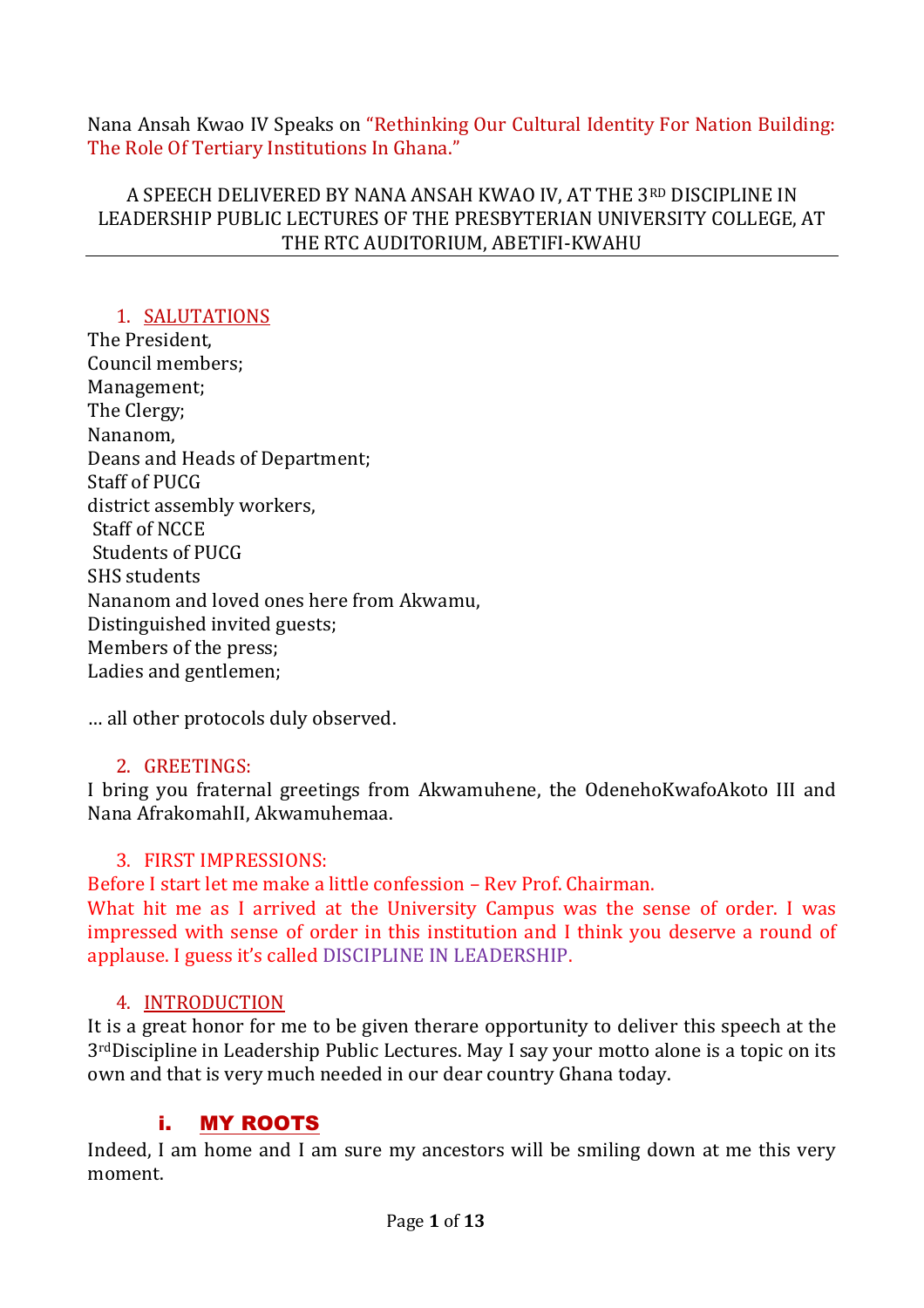I am a blue blood Presbyterian and a direct descendant of the Rev Theophilus Opoku. Rev Theophilus Herman Kofi Opoku was the first indigenous African to be ordained a pastor/priest in the Gold Coast by the Basel Mission in 1872. He also wrote the PresbyHymn 395, 'ↄ*h*ↄ*ho ne mamfranina me y w*<sup>ↄ</sup> *fam ha' (*'I am a stranger and sojourner in this world.). He was my direct great-great-grandfather on my maternal side.

But it does not end there. My paternal grandfather, the Very Right Rev. G. K Sintim– Misa who was also a Moderator of the Presbyterian Church for 12 years - from 1967 to 1979. He was elected to serve two terms and he had a lot of dealings with Abetifi. I am very sure he will be proud to see what the church has evolved into today.

So, Prof. Chairman, tell Mrs. Mary Abena Agyepong, Madam Registrar, to really look after me – as you can see, '*m'aba ma gyanom fie'*' (I am home'). I am like a gold bar in a vault, just where I have to be. I must hasten to add that the hospitality has been great.

## ii. MY NAME

My name before installment as a chief was Kwaku Sintim–Misa. Can you imagine, working on radio and TV with a name like 'KSM'. I would never have had my own identity! But God was and has been good to me.

After my installation as a Chief, I became Nana Ansah KwaoIV, 'Oyiakekyire', obviously of the little Republic of Adumasa. So, you see where my pride and confidence come from. It's important that we all study our roots and you will be amazed at how it will boost your confidence and give you a great sense of belonging. Ladies and gentlemen,

## Oyiakekyire means 'burden reliver'

But I have not been invited here to come and plot my family tree.

# 5. IMPORTANCE OF THE THEME:

I have a much more difficult task for I have come to simply tell the Ghanaian, the African, the black man/woman already in the university, that there is no need to apologize for the excess melanin in his or her skin. I am here to inform you that your culture is not a dark one.

Interestingly, from age 2 we have been taught that  $\mathbf{A}'$  is for ??? (Get audience to say apple).

To date, 'A' has never been for 'aponkye' or '*aboodoo'.*

'A' has always been for apple. I know we are in global village, and English is a global language, but I also believe we are in the village to. I perfectly agree that the world is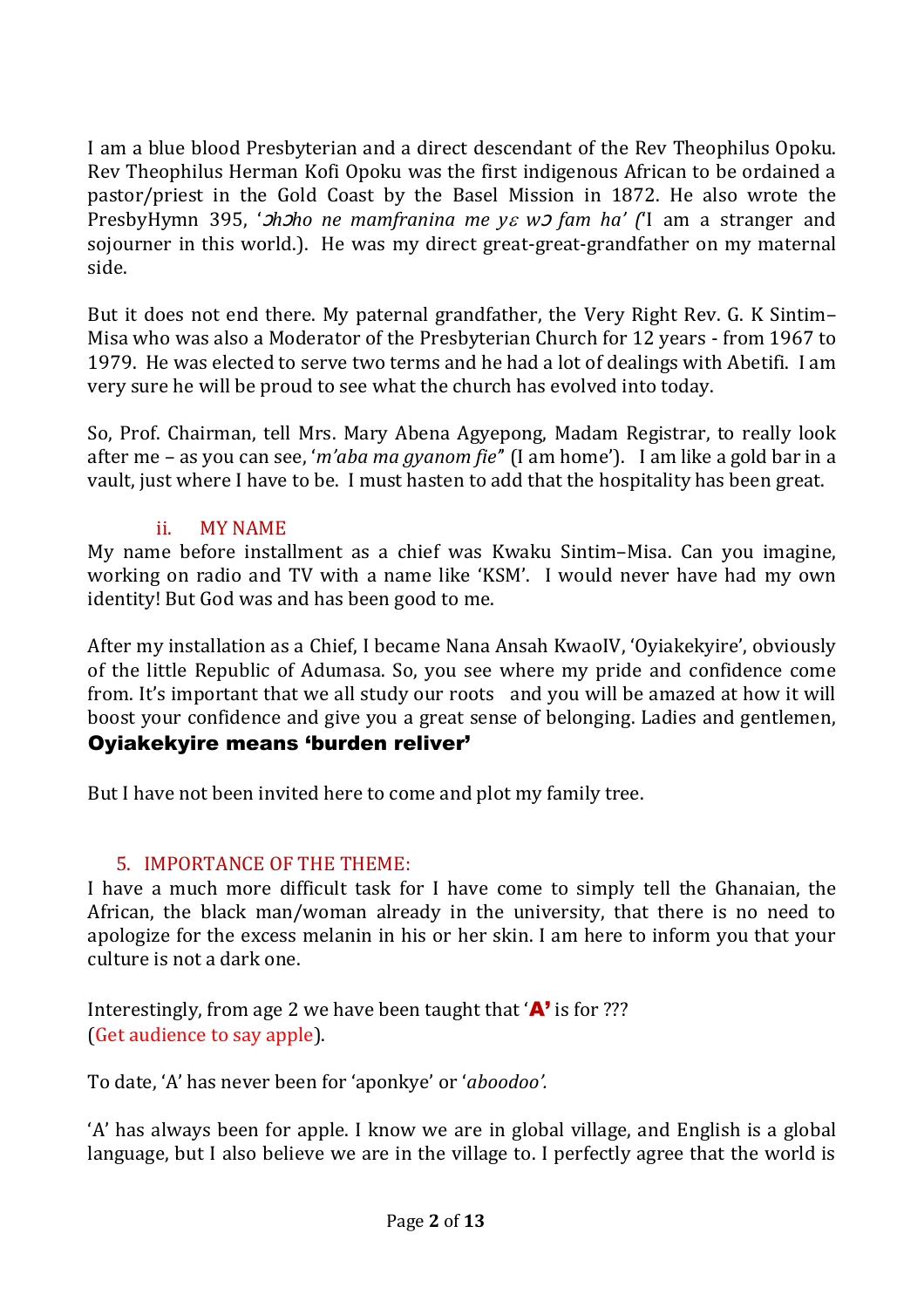smaller now, but we are in it too. But what we contribute to it will be a topic for another day.

So back to the theme- Rethinking our Cultural Identity for Nation Building: The Role of Tertiary Institutions in Ghana.

When I say I have a much more difficult task believe me. I know I am at a University and every statement Imake should be backed by reference or by research. This is not a serial calling platform on morning radio where anything goes. Talking about serial calling. (on a lighter side Sir John once told KwameSefaKai that because the late Former President Mills was in power, the systems were so bad that even pepper had lost its spice)

### 6. MY FINDINGS

But I will want you to bear with me, because these are my own findings.

# (I) Re-educating ourselves

Let us first ask ourselves these important questions, after coming this far in life and in our education:

Do we really have the energy to re-educate ourselves, in subjects that have been neglected all through our time in school and yet we have been widely accepted wherever we go?Indeed, we may even have been praised for neglecting them.

What am I talking about? I am talking about the subject of Ghanaian culture, the subject of blackness and of knowing and accepting who we are.

Most of us have survived perfectly well in the absence of self-realization and not knowing our own culture.

The first role of the tertiary institutions is to face it and accept this bitter truth.

Now these are my findings so they are opened to debate or even rejection. I have not done any scientific research; this is me thinking from my palace at the Little Republic of Adumasa inAkwamu.

Rev Prof. Chairman, Ladies and Gentlemen:

## (II) THE IRONY OF BORROWED SOLUTIONS

It dawned on me that most solutions that we borrowed from elsewhere that did not have our cultural influence in it came in to exacerbate the very problem it was meant to solve

Prof. Chairman, Deans and Heads of department: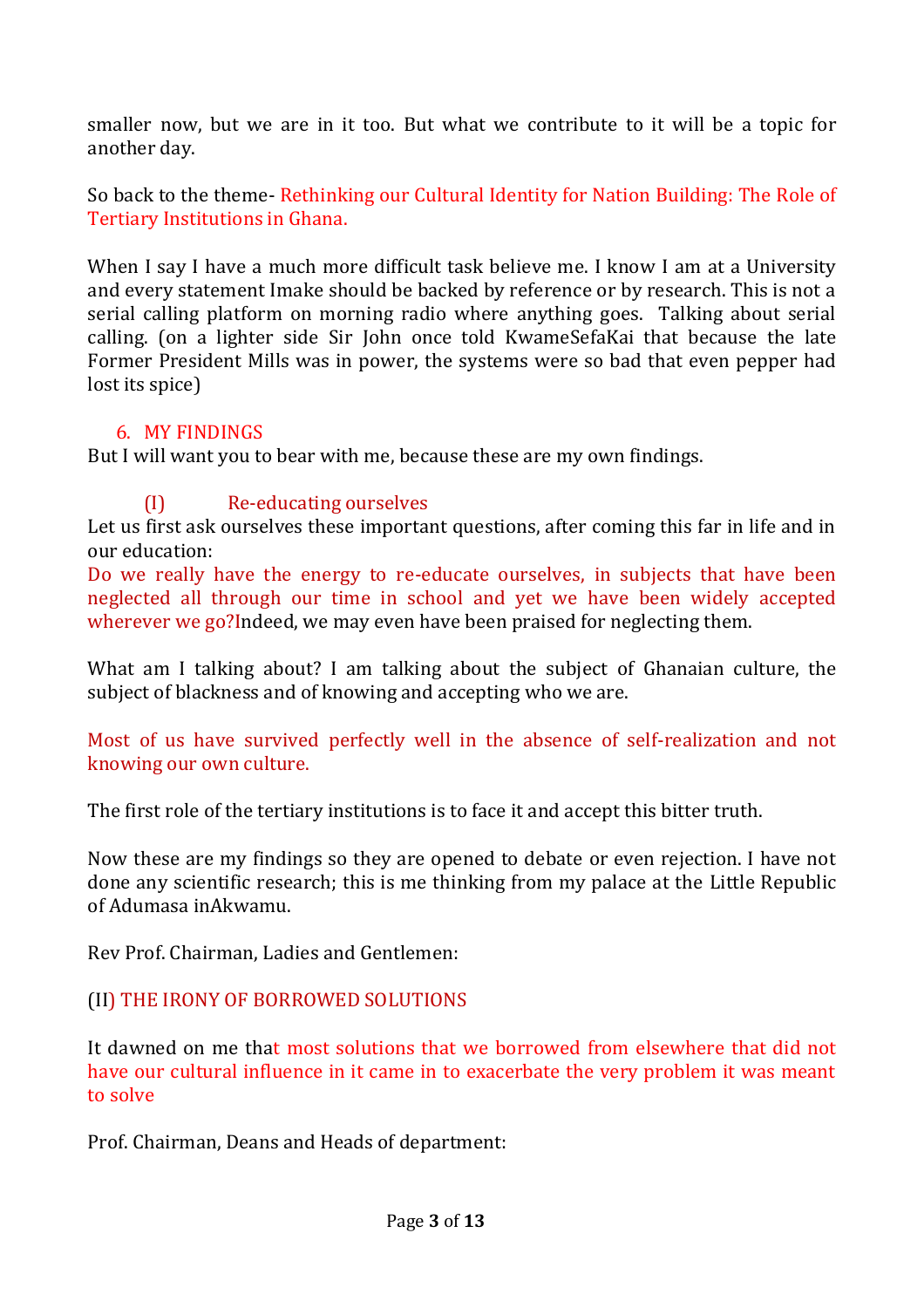Maybe the Philosophy class would want to take it up and look into, research and investigate it some more.

I said earlier that it dawned on me that *most solutions that we borrowed or inherited from elsewhere, that did not have our cultural element in it came to exacerbate the very problem it was meant to come and solve.* 

Now here at the tertiary level is where you master the art of the borrowed solutions.

(iii) Education or diseducation?

Prof NaanaOpoku Agyeman came to Joy FM one morning and I happened to be on the show that morning and she said something very profound and maybe even haunting. But maybe no one paid attention, but as for me it has haunted me to this day.

She said 'our educational system is such that by the time you finish university you are diseducated'.

She was then the Minister for Education. It's just like me coming to tell you that in Adumasa we like kokonte. How would you argue with me? I'm the Chief of the town.

So, if the Minister of Education at that time is telling us this, we should all be concerned.

But back to my observation of 'The Irony of Borrowed Solutions'.

# (II) The Irony of Borrowed Solutions: Religion

Let me start with religion since I am here at the bastion of the christian faith.

Africa was supposed to be a heathen land that needed healing from the missionaries. Converting to Christianity was:

- To accept Christ,
- Evangelize,
- win souls and
- Above all do right by god and man.
- Uprightness and civility,
- Love your neigbour as thyself,
- Respect and honor god and man,

One can go further to say

- No stealing,
- No killing,
- Honor thy mother and father and the elderly
- no fighting
- No use of abusive language ...

The list goes on and on.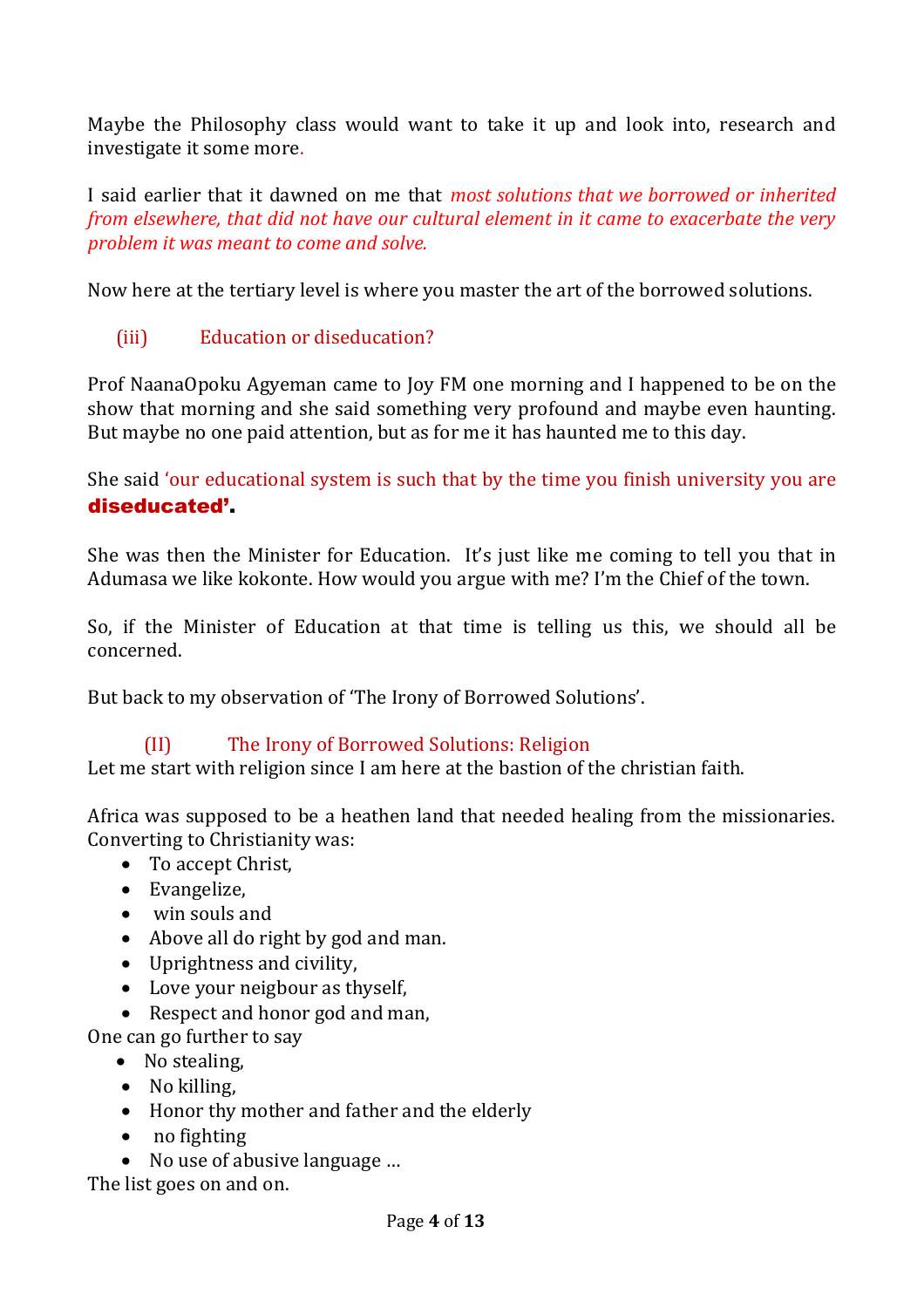Ladies and Gentlemen:

But we abided by all of the above, other than the Jesus factor. We lived by these codes, although we did not know Christ. We did so by applying '*cause and effect'.*

Our forefathers told us that for every vice there was an immediate punishment. Our cultural belief in religion was that 'don't mess with meand nature will not mess with you'. Simply put, '*don't mess with nature and nature wont mess with you'*.

Before I go on, let's do a little exercise. Let me ask 'is there any one here who thinks he or she slipped into this world by mistake? Maybe you were to be an Indian and when God turned to look at something, you then escaped and ended up here … 'show by hands'

I have asked this question many times and I am yet to find someone who believes that he or she is a mistake. That God has no knowledge of their existence here in Ghana.Which means there is a reason why we are here, and as Ghanaians we have a way, we do our things, that is our culture, our identity. Unless again you think God got it wrong.

So, it is not for nothing that we in Ghana practiced *cause and effect*. The Christian faith however, teaches us that, whatever it is that you do wrong, when you regret it, and ask for forgiveness, you will be forgiven.

- So, people now take advantage of the poor and say it's their answered prayer,
- A young man wants a bicycle and so he steals one and says '*forgive me Lord I really wanted it*'.

Whereas in the olden days he would have been afraid of the consequences of stealing, today he believes he has been forgiven.

At the inception of Christianity, our culture was considered evil. Good and evil could not coexist so we had to do away with virtually all things of our culture since, it was seen as evil and therein lies our battle today.

#### (iv)Christianity without our culture makes us immoral

Christianity without our culture is making us too immoral. There is too much blatant wrong doings, because we are no more ashamed. There is no more fear of *cause and effect*, which was the central role of our culture.

#### V. Cultural codes

So now the solution meant to make us more moral ended up doing the very opposite. The average European lives by a code of guilt, that is: whether you see him do it or not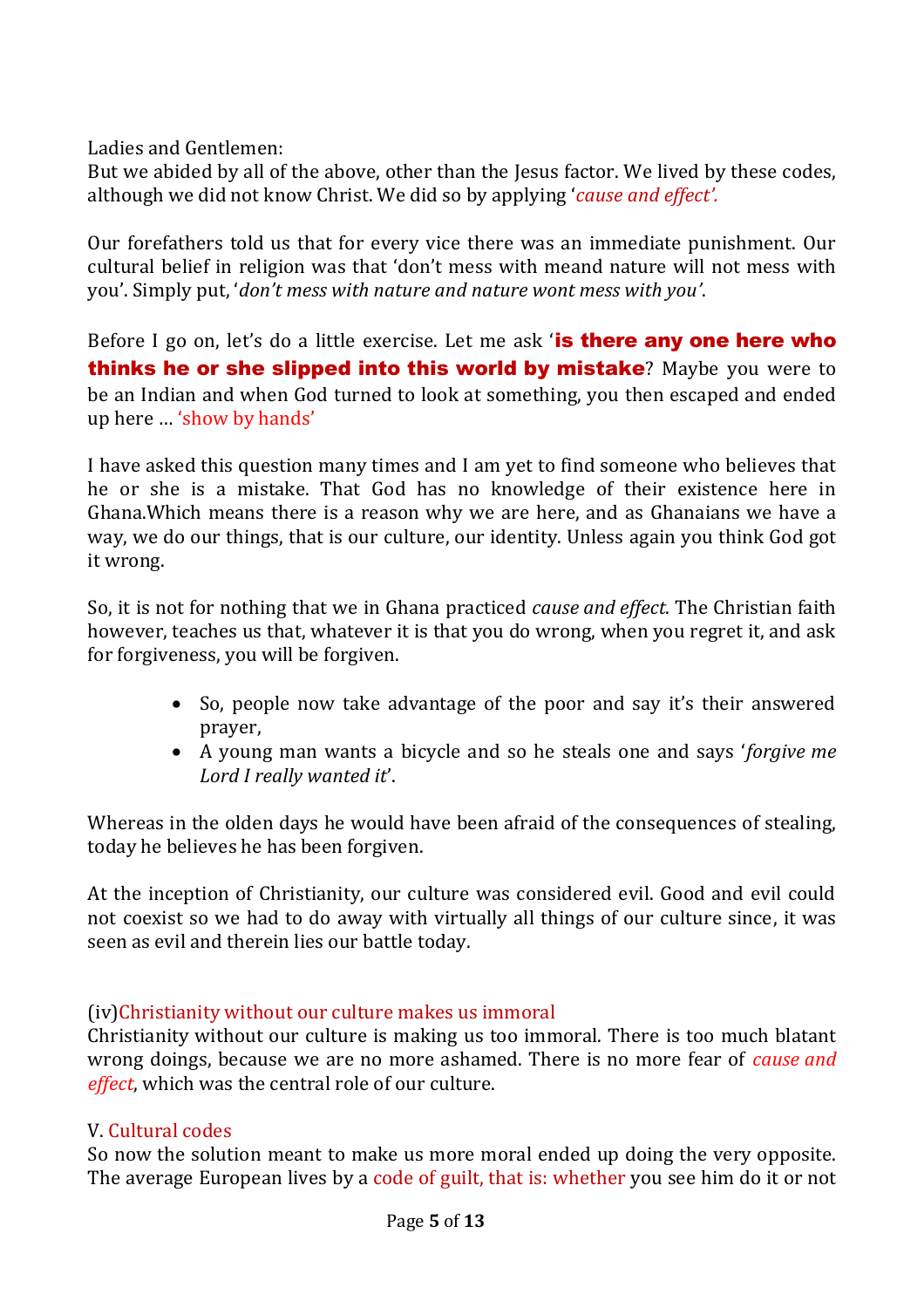he's most likely to confess, or even resign his post with a deep sense of responsibility and guilt.

# (VI) The shame and honour code of the Africans

The average African on the other hand lives by a code of shame and honor, so unless you catch him, then what you don't see won't hurt you.

Professor Chairman, Ladies and Gentlemen: This shame and honour code of the that is why we have many 'if' laws in our culture:

- If you sweep at night you are sweeping your wealth;
- Don't go to sea on Tuesday, 'if' you go you will see the wrath of the sea god
- $\bullet$  If you do this that will happen.

This was because in the divine wisdom of our ancestry, we couldn't depend on people coming to say that 'I'm sorry I went to sea on Tuesday 'when no one actually saw him.

We operate on the fear of shame – it's a divine code that every race has, so as good and as beautiful as Christianity is as a way of life. If we had just added our cultural checks in there from the beginning as it is happening now, I believe it would have served us much better, in terms of accepting our culture and traditions.

In the little Republic of Adumasa – we hold church services at the palace at least twice a year, we started with the Presbyterian church now we have extended it to all churches since they all live in the town.

I am hoping that the children who attend church at the palace today will grow to know that there's no dark or negative thing about our culture.

Rev Prof. Chairman, I hope you will agree with me that all Jesus needed was a Ghanaian passport.

## (V) The justice system! – effects of a borrowed system

Normally in our cultural setting, we settle important issues at dawn and in low voice so as not to alert others. The wisdom in the timing and the tempo was because, at that early hour, how angry and heated could one get? And talking softly as well in the presence of important members of one's family, parties involved had a better chance of reaching a settlement.

Matters that were more serious were brought before the king/chief who will inform his advisers to look into the matter before the case was brought to the court yard to be heard.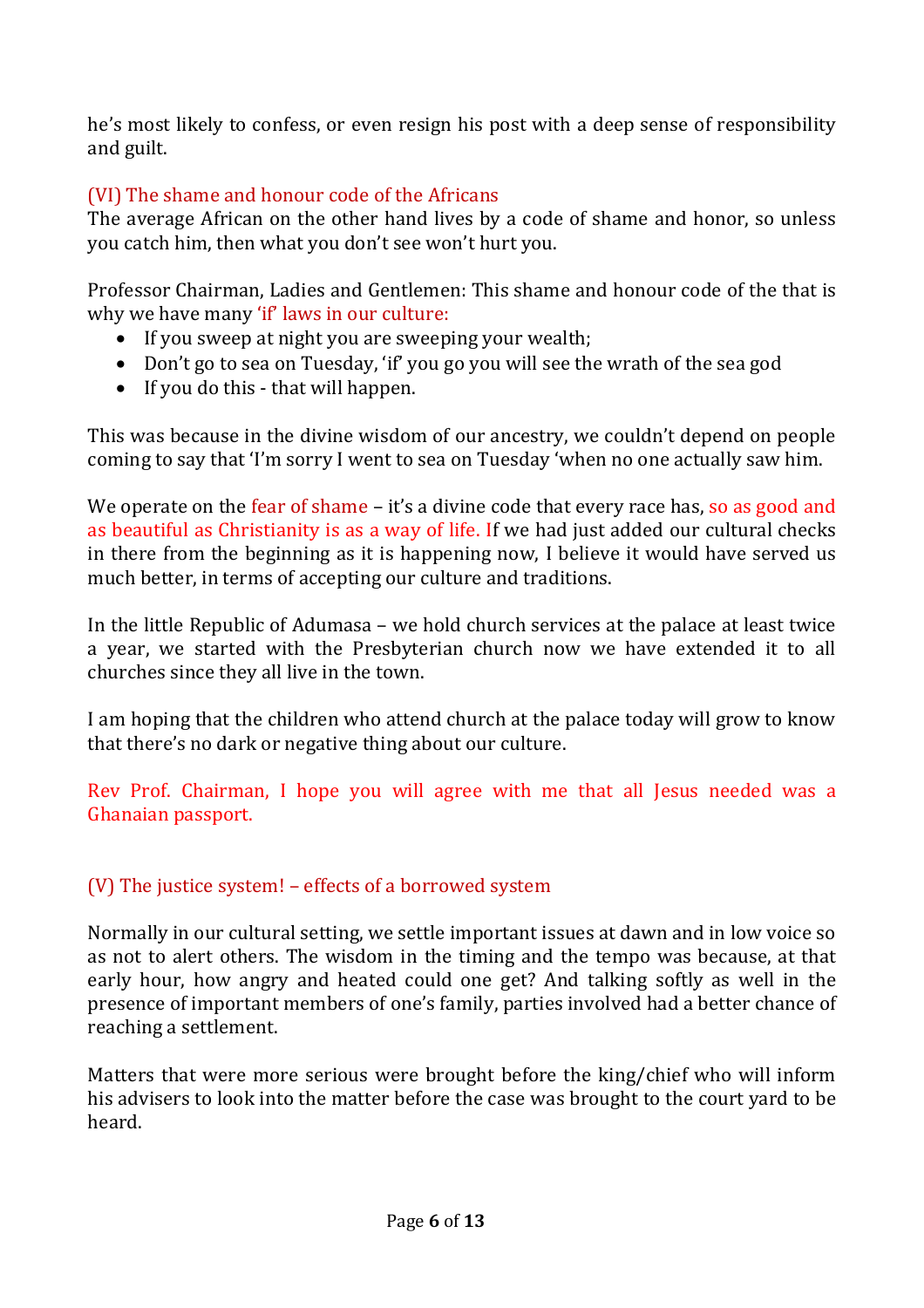Ladies and Gentlemen, under these arrangements it will be hard to hear that a case has been on-going for 5years – 10years and they have not reached a settlement. Can you imagine waking up at dawn for 10years and still no judgment?

This was not possible, but that is exactly what the borrowed justice system was to solve, to make ours better and bring more equity.

Yet the cost of justice, the access to justiceand even the spirit behind it sometimes work against us. After adopting the western justice system, we have ended up with a backlog of cases and a general mistrust. Some of the laws do not even apply to us, yet we live with it. Moreover, now if you are not wealthy it is hard to get justice.

Ladies and gentlemen bear with me. I am pointing out these issues so that we realize what it is that confronts us as we ignore our culture.

## Education and the effects of a borrowed system

In our cultural setting, we were mostly an educated people and had respect for neigbours and value for nature. This we studied at home, and it was taught by the community, elders made sure the young learnt the crafts of their forebears. The stories of their struggles, the 'dos' and 'don'ts' of the society were told.We tilled the land and had a good understanding of herbs and their medicinal value

(Examples:How did they know that chewing stick has fluoride in it? And that palm wine has antibiotics?the technique of drying of corn so the seeds don't over dry?) .... That was education.

Until formal and conventional schooling came in as a solution to educate us all and yes it succeeded in schooling many, educating a few and leaving too many behind.

#### The Shift:

Our focus shifted to numeracy and literacy – because what the colonial master needed was clerks, to count and log goods being shipped out. As for the properties of a nim tree, the uses of charcoal, hwentia, prekese as well as the rewards of loyalty, the respect of a good name?These were not examined in school so there was no need to master them.Speaking eloquentEnglish was a top priority and letters added to our names meant a lot than the substance.

And so you realize that even though we have more graduates now in Ghana than ever before, thisis probably the only country in the world, which is not at war but poison's pollutes diverts and contaminates almost all of its own water. A very strange phenomenon indeed.

Rev Prof Chairman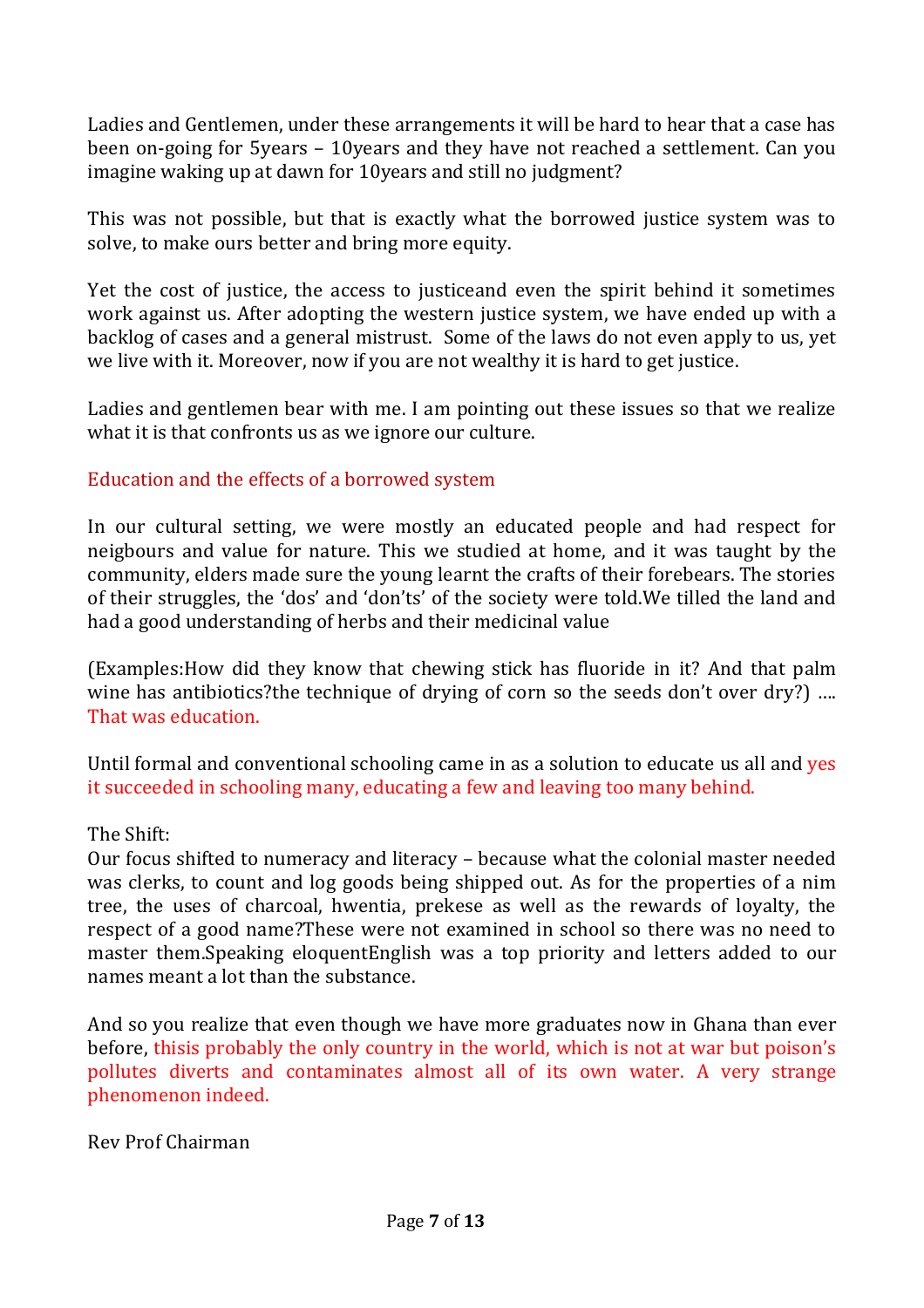Let's think about it. Almost all the polluters of our fresh waters have been to some school, a church or a mosque. So why are they doing this?What really happened? What really went wrong?

One young man who was interview on one of the TV channels in the height of the galamsey era said he did galamsey as a means of raising money to pay his university fees. He was interviewedstanding in the middle of a river which was now all brown. Ladies and gentlemen, from there he's going to back to university. To do what? I wondered? What an irony!

As Prof NaanaOpoku Agyemang said by the time we finish tertiary education, we are diseducated. Let me add '*but highly schooled*'.

Because this young man in the galamsey business and destroying our freshwaters can probably work out Pythagoras theories and probably define Archimedes principles. But sadly, he has no knowledge of how to protect his own environment.

### (VI) Cement!

Yes, common cement used in construction. Let me ask this burning question: *'before cement was introduced to our construction industry, who was homeless and slept outside'?* Now we have mentally sound and physically fit individuals sleeping outside because they have no rooms?

But we had the knowledge of building with laterite and thatch as our roofing with at least one room to shelter us within the court yard architectural design. Most of our family homes in our villages still stand to this day. But then came limestone and cement followed by corrugated iron sheets, we adopted it wholly and threw away our God-given knowledge and technology. Currently in our schools today our children are taught that to build with clay is inferior.

However according to the Ministry of Works and Housing, as at December 2018, there was a 1.7 million housing deficit in Ghana. This is just to break-even. It is worthy to note that the population of Ghana is also growing by about 850,000 annually, according the national population council (NPC). The question to ask is 'when are we ever going to catch-up, if we do not go back to the use of clay? The amazing properties of clay is such that it takes a longer time for heat to travel through. So, during the day it's nice and cool inside and by night time, it becomes warm. Moreover, it is timeless, durable and needs very little maintenance. It is very suitable for our tropical climate.

But a great number of us are sleeping roughly, on the very laterite material that we need to build a room and a roof over our heads. Our forefathers say that *"it is only ignorance that makes a chicken sleep hungry on a sack of corn*".

So, this is where you as the university, come in to "*rethink our cultural identity for nation building*,". Can you research into the use of clay for building?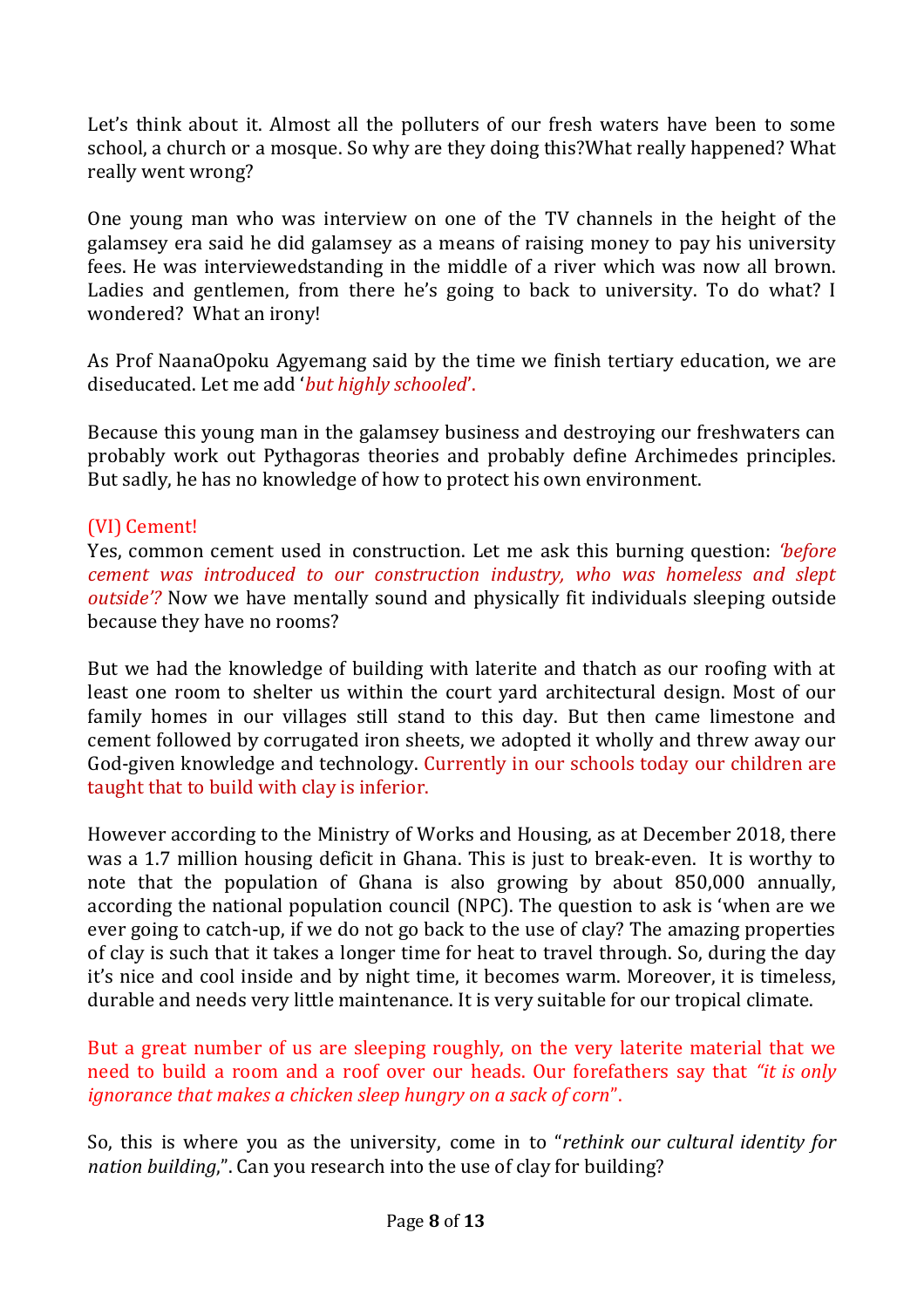The university should be thinking very seriously of '*branding and marketing'*and also '*partnership'* not only with the government but also with private and foreign investors who will make things happen if the profits can be justified.

### **Our current governance versus contemporary governance**

In the wisdom of our ancestry, it was thought that it was dangerous to give absolute power to an individual, because power corrupts and absolute power corrupts absolutely.

To check this abuse, authority and power were separated. The chief has absolute authority of the state but power was divided amongst the sub-chiefs. What a clever idea!

In traditional governance, the second highest office holder is the opposition leader, who is the Mankrado. This is to ensure transparency.

Chiefs are also selected from families so that one has no choice but to work with all other office holders.

What we have now with the *borrowed solutions which is to come and serve us better* is that one person is given imperial powers and we wonder why things don't work out.

In the same country there is a great majority who are praying for the down fall of the government so that they can also '*chop the post some'*. I know there is no prefect system but how can we develop when the house is so sharply divided?

So, whereas the traditional model was governance for all, today, government is physically present in about onlyfifteen thousand (15,000) out of about the sixty thousand (60.000) communities in Ghana. Yet the powers and authorities of the chiefs have been taken away and one may wonder the replacement for governance. I am not saying we should have a chief as a president, but can we look at the spirit behind our principles of leadership?

Rev Dr. OpuniFrimpong, is a former General Secretary of the Christian Council of Ghana and the author of the book Indigenous Knowledge & ChristianMissions.

In this book,Robert Sutherland Ratray, who was an early student and interpreter of AsanteIndigenous Knowledge and Systems has expressed a lot of concern about us as Ghanaians, that is you and I.

Rattary says and I quote from the last paragraph of page 23 of the book: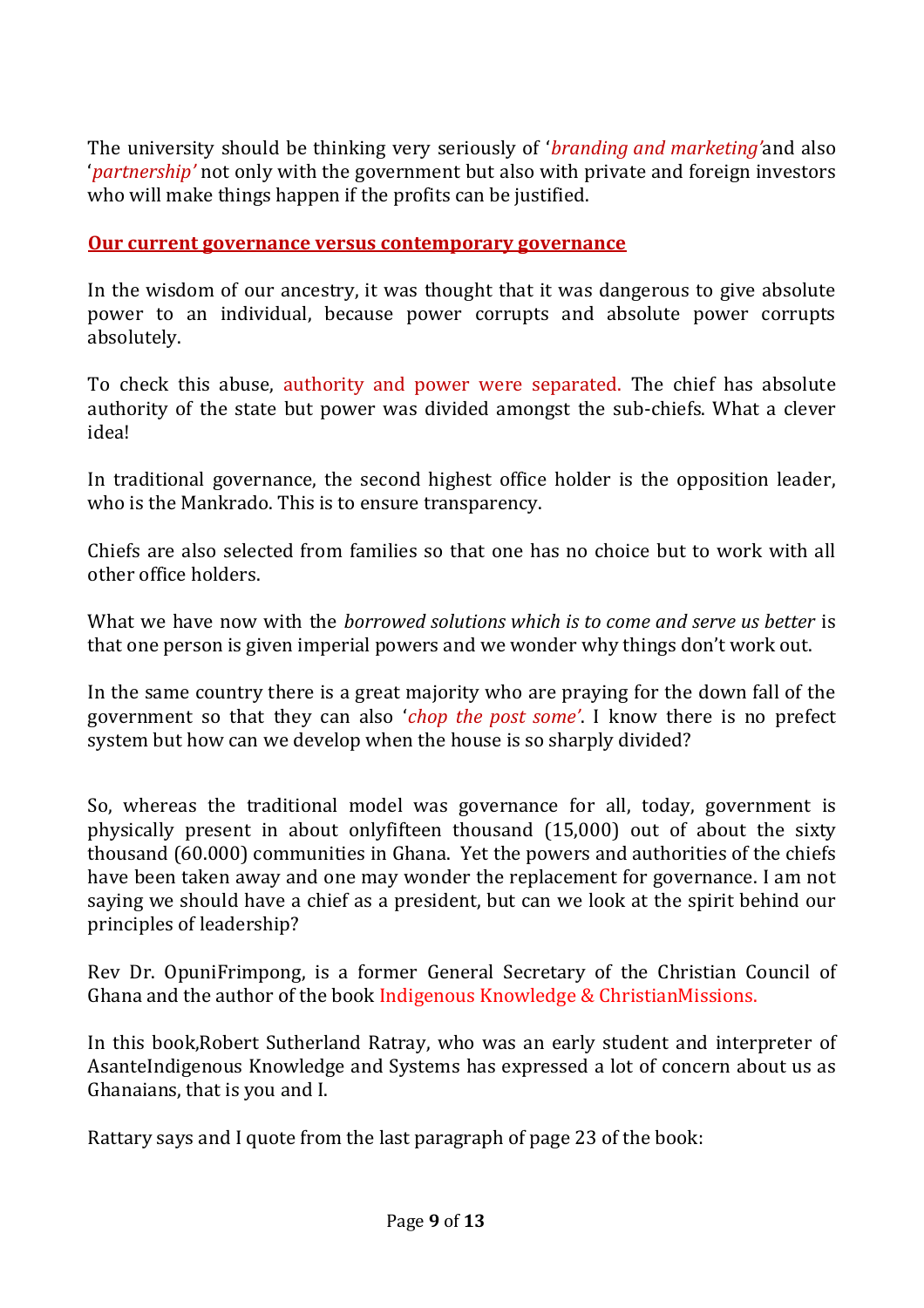'The educated African, however has been cut off from, and is out of sympathy withthe life of his own people. He has learned in nine cases out of ten, if he has not actually been taught, to despise his own illiterate brethren and the unlettered past of his race. Concerning that past, he really knows little or nothing and generally cares less'

On page 29 of the same book and in response to building the Africanconfidence and contribution to being players in this global world, this is what Ratraysays and again I quote:

'In this book, Robert Sutherland Ratray, who was an early student and interpreter of Asante Indigenous Knowledge and Systems has expressed a lot of concern about us as Ghanaians, that is you and I.

Guard the national soul of your race and never be tempted to despise your past. Therein, I believe, lies the sure hope that your sons and daughters will one day make their own original contributions to knowledge progress'

Which means instead of the tertiary educated leading and championing the cause of our identity, we are the ones fighting against it. We mostly think it is primitive, and to us those who did not get the opportunity to be here should just make way for us to teach them a thing or two of how it is done elsewhere in Europe or America.

It is sad to note that till now we have not been able to come up with a creation like the original kente cloth. And worse still inspite of all our letters to our name, we have not even branded KwakuAnanse.

Let me share a story it about a young man by name GeorgeDanso a citizen of the Republic of Adumasa. This young man, helps me a lot with finding sponsorhip, so offered to give him the role of Sanaa hene, to which he said he needed to consult his pastor. He came back a few days later to say that, when he takes up the position, he will be expelled from church. Sol asked him 'how about marketing and finance secretary'? That he said he will do.So if I change the title to English he will take the position. But note that 'Sanaa' is the twi for finance and marketing.

Ladies and gentlemen, the spirit behind borrowed solutions cannot be all bad. The mistake is throwing away your identity and taking a foreign one.

## Greatest taboo: shame and dishonour

The greatest taboo as a Ghanaian or an African is shame and dishonor, and not the lack of material things

That is why a university student can poison his own water in search of material things, literally destroying life to gain wealth.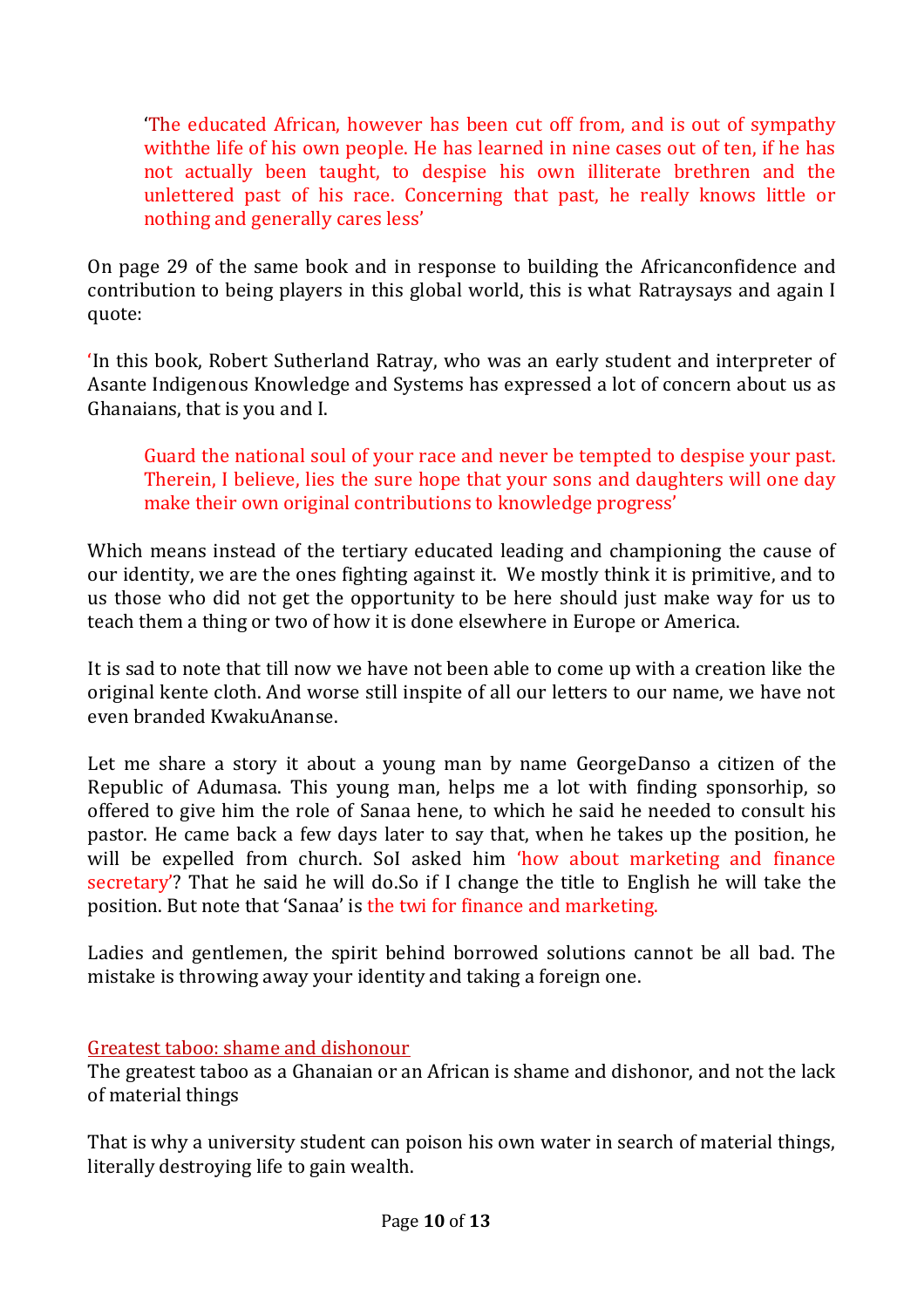## Different cultural codes

Anthropologist who study race and culture, have said that different race live by different codes and its almost divine.

- The Asians live by honor
- The Europeans live by guilt
- The Africans live by shame and honor, with a bit of fear.

But we were schooled and taught by people who live by guilt, so by the time we leave school and get into important positions and taking life changing decisions that affect the nation we do so with no shame or guilt. The reason is that we have lost our fear of shame and have not adopted the sense of guilt either.

Rev prof. Chairman, Ladies and Gentlemen, should we fail in all aspect of finding our identity, we should not fail in going back for the code of 'shame and the fear of dishonor'. Let us go back for this code. Let us go back to the days when they asked which home you came from and not how much money you have in your pocket or which model iPhone you use. So, the university student will stop polluting water, and think of guarding his family's name.

The loss of identity has over-materialized us. The source of one's money, is not an issue just get the money.

If you have followed current affairs, you will see and hear of leaders who have no shame nor guilt,

- 56 ambulances in the whole country, unthinkable. We are waiting for the 275 more promised us the citizenry to arrive. This is to serve all 30million of us and we have to be grateful. Yet we have more of luxury v8 Toyota land cruisers imported for leaders from the same shores where the ambulances are made and with the same state funds that could have bought the ambulances for the masses. But no, shame no guilt!
- Leaders flying first class and business class, to the very same 'rich countries' who help us. Yet those who give us aid fly economy class unless the flight is over 8hours and they won't dare drive V8s. They will feel guilty.
- But guess what we don't feel guilty nor do we feel ashamed, too many 1000s die or get maimed as a result of painful neglects- like a pot hole or an empty oxygen cylinder or no bed-things that can easily be solved if one treasured their family names as an office holder. So please do not take your identity lightly, it is divine.

Just imagine a Ghana run by people who had shame and honor as we should as Ghanaians: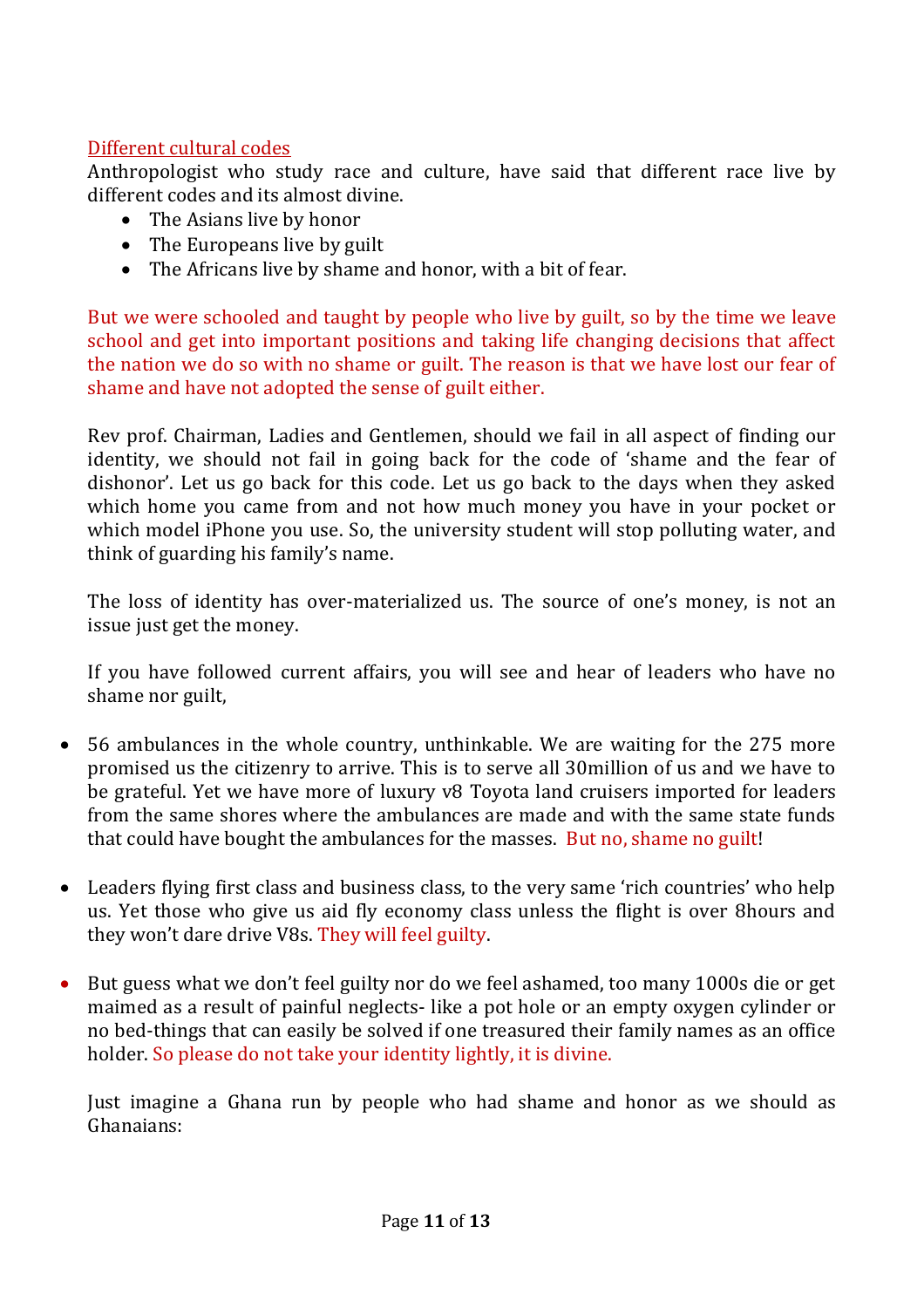- They will feel ashamed to live in excessive luxury while women give birth on the floor;
- They will feel ashamed to send development to areas just for vote;
- They will feel ashamed about vigilantism;
- They will feel ashamed about the filth we are engulfed in;
- They will feel ashamed to wake up late and use their sirens to disturb us in traffic.
- They will feel ashamed that Dubai a desert city, is greener than Accra;
- They will feel ashamed of collecting 10%.

How honorable will it be for example the roads minister, or the national road safety boss or the MTTD boss to come out and say "with alarming number of deaths on our roads, I feel I have let the nation down I resign".

The university should make sure even though the student might already be formed in character, they should make sure that at least each student graduates with a diploma in a 'sense of shame and honor' in addition to the degree they earn.

## **Conclusion**

In conclusion, the tertiary institution should, as a matter of policy, make issues of culture and identity an emotional subject and not with the usual sympathetic approach.

As a country we are currently developing largely on foreign cultures and this leaves a huge gap in the market for us to explore.

The tertiary institutions should instill in their students the good cultural values and dispel the negative perceptions that we have grown to believe. This is important for our graduates to be able to defend whenever their culture is misinterpreted,

Rev. Prof. Chair, this is very important because *until the lions have their own historians, the tales of hunting will always glorify the hunter.*

The least you can do in addition to your very impressive sense of order and the environment of the university is to send your graduates out from here with a sense of ownership, a sense of belonging, filled with pride, bursting with confidence and fully Ghanaian.

Let me end by reminding us of one of the most powerful songs of our time by EphraimAmu entitled *YaanomAbibirima*.

You are the generation to change Ghana, don't be in a hurry to join the system we have created, it will consume you.